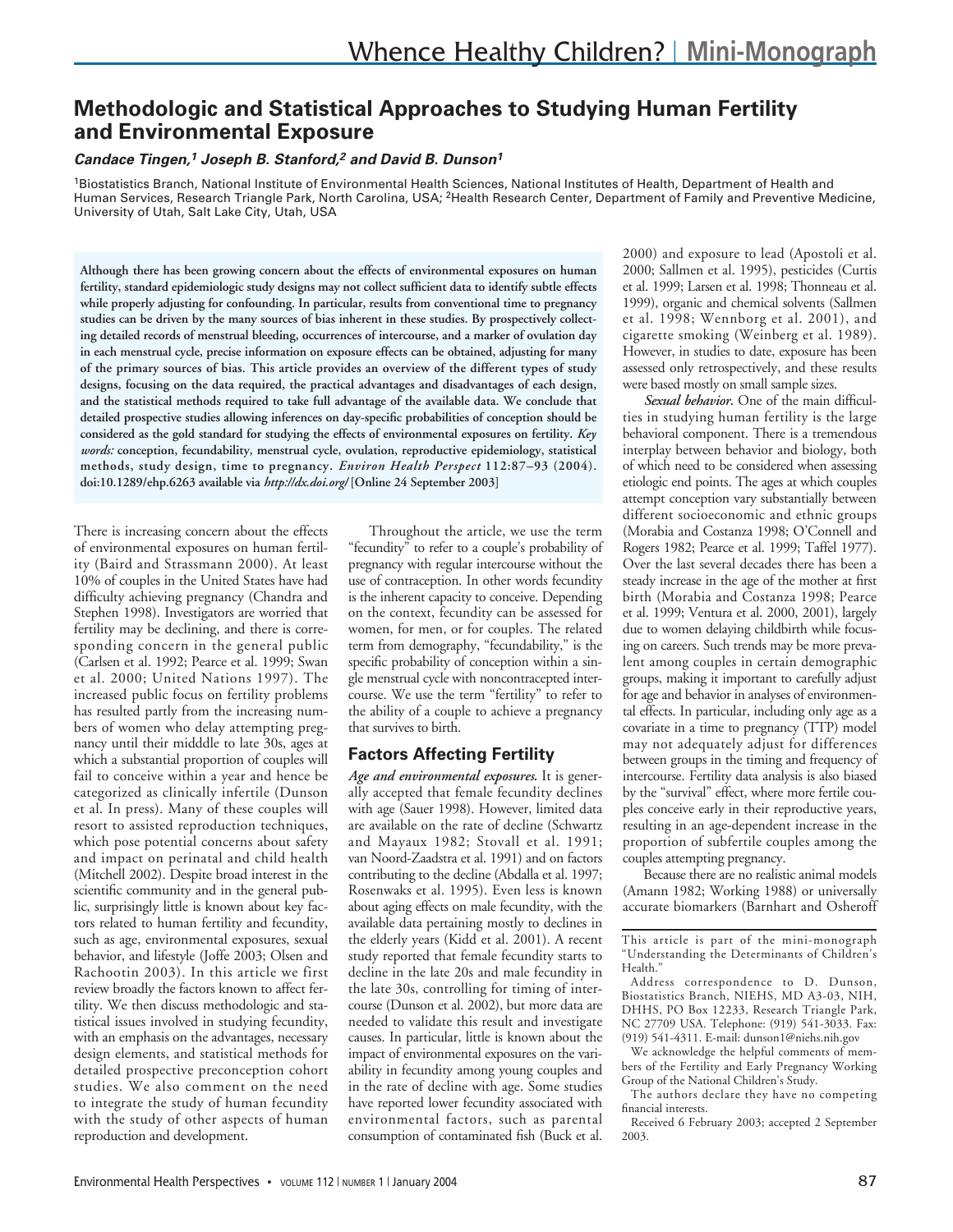1998; 1999; Berardono et al. 1993; Scott and Hofmann 1995) of human fecundity, it is necessary to study humans attempting pregnancy. The number of menstrual cycles of noncontracepting intercourse required to achieve conception, or the TTP, is a useful, commonly employed measure of a couples' fecundity. However, there are a number of important statistical and methodological issues to consider. In particular, complete assessment of the effects of sexual behavior requires the collection of prospective daily information about the occurrence of vaginal–penile sexual intercourse and the timing of ovulation, and the use of this information to estimate day-specific probabilities of conception relative to ovulation. These issues are summarized below, in the context of methodologic design options to study human fecundity (Table 1).

### **Time to Pregnancy**

Time to pregnancy is generally defined as the number of menstrual cycles it takes a couple with regularly occurring, noncontracepted intercourse to achieve pregnancy. Since the 1980s TTP has been used in epidemiologic studies as a measure of fecundability, the probability of conception in a menstrual cycle for a couple at risk of conception (Baird et al. 1986). TTP can be obtained retrospectively, by asking pregnant women how long it took to become pregnant, or prospectively, either by enrolling couples at the time they stop contraception to attempt conception or by following couples at risk for pregnancy, ideally regardless of pregnancy intentions at enrollment. Most of the studies of environmental exposures have been based on retrospective studies. However, significant biases can occur in retrospective studies.

*Retrospective studies of time to pregnancy.* In retrospective interviews women are asked to recall the number of menstrual cycles or the number of calendar months it took them to conceive from the cessation of contraception. More precisely, women are asked to recount their contraceptive and sexual history, from which the number of noncontracepted cycles to conception can be derived. Other data on environmental exposures, smoking and alcohol use, medical history, family income, education level, and pregnancy history may also be collected (Baird 1988). Interviews can take place during a pregnancy, near the time of birth, or several years after a birth.

Bias in recruitment, recall, and behavior or exposure trends are all possible in retrospective studies of TTP. Recruitment for retrospective studies is often done when women present to obstetric clinics for prenatal care. This method introduces selection bias into the study if differences in prenatal care are linked to the investigated environmental exposure. For example, if women who were heavily exposed to an environmental factor were more worried about their pregnancies, this group would be more apt to present early for prenatal services (and use them more frequently over a longer period of time) and could be overrepresented in the study. Conversely, if a decrease in fecundability (or an increased probability of early spontaneous abortion) were linked to an increase in exposure, heavily exposed women would be underrepresented among those using prenatal care services, making the effect harder to detect in the study. Juul et al. (2000) warn against selection bias in choosing only pregnant samples because of error it causes when studying age-dependent effects on fecundity. Their study found that using only completed pregnancies, a common practice in retrospective studies, could lead to the incorrect assumption that TTP decreases with age. In addition, because typically only pregnant woman are recruited, no allowance is made in studies for a sterile subpopulation. Therefore, associations between environmental exposures and sterility cannot be studied using such a design. Further, early pregnancy outcomes such as spontaneous

| Table 1. Research designs to study human fecundity. |  |  |  |
|-----------------------------------------------------|--|--|--|
|-----------------------------------------------------|--|--|--|

| Type of study                                                                                | Advantages                                                                                                                                                                          | Disadvantages                                                                                                                                                                                                                                                             |
|----------------------------------------------------------------------------------------------|-------------------------------------------------------------------------------------------------------------------------------------------------------------------------------------|---------------------------------------------------------------------------------------------------------------------------------------------------------------------------------------------------------------------------------------------------------------------------|
| Retrospective study of TTP                                                                   | Inexpensive; suitable for exploratory<br>studies                                                                                                                                    | Multiple potential biases in<br>recruitment, recall, behavior, and<br>exposure trends. Outcomes<br>generally limited to completed or<br>advanced pregnancy.                                                                                                               |
| Conventional prospective<br>study of TTP                                                     | Fewer biases than retrospective studies;<br>can accurately assess outcomes of<br>sterility and spontaneous abortion                                                                 | Higher cost and time commitment<br>than retrospective studies. Some<br>potential biases remain, including<br>biases arising from planning,<br>recognition, medical intervention,<br>and the "unhealthy worker"<br>phenomenon. Cannot adjust<br>for timing of intercourse. |
| Detailed prospective study<br>of fecundity, with day-specific<br>probabilities of conception | Can assess full spectrum of<br>reproductive outcomes including early<br>pregnancy (embryonic) loss.<br>Can fully adjust for sexual behavior<br>including the timing of intercourse. | Cost may be more than<br>conventional prospective studies.<br>Higher burden for subject<br>participation. Participants might be<br>less representative of target<br>population.                                                                                           |

abortion or ectopic pregnancy, which may be related to some environmental exposures, cannot be accurately assessed, and this also introduces confounding with regard to TTP.

In addition to obtaining information on current pregnancies, investigators in retrospective studies may also interview women about previous pregnancies. A longer time until recall may lead to information bias, although a high level of accuracy in recall has been reported (Joffe et al. 1993). Digit preference, bias in which women are inclined to choose a rounded digit such as 3 or 6 when retrospective studies ask them to remember how many menstrual cycles occurred before they conceived, has been noted in some fertility studies (Jain 1969; Linn et al. 1982). Additionally, in retrospect, couples may change how they feel about a pregnancy and say it was planned even if the pregnancy resulted from a birth control failure, leading to the inclusion of data from a pregnancy that occurred during the use of contraception. Currently, there is no method to adjust for the effect of the use of contraception on fecundity, and therefore pregnancies that occur during the use of contraception must be excluded.

Women who experience longer TTP and suspect themselves to be subfertile may change their behavior (quit smoking, decrease caffeine or sugar intake) in a way they believe is more conducive to conception. Bias is thus introduced if exposure is analyzed using day of conception as the index day. In the same manner, a time trend bias is introduced if a woman's exposure to an environmental factor increases over time. A woman with a shorter TTP will report less exposure, whereas one with a longer TTP will report a greater exposure, even if the exposure had no direct effect on TTP.

Despite obvious bias, retrospective studies are often used because of the ease and low cost of collecting data. They may be particularly suitable for exploratory studies or for ongoing population surveillance (Joffe 2003; Olsen and Rachootin 2003). However, because retrospective methods are subject to these biases and do not account for sexual behavior, they are inadequate to definitively assess the effects of environmental exposures on human development.

*Conventional prospective studies of time to pregnancy.* In conventional prospective studies investigators follow women from the time of discontinuation of contraception until conception or until a set time if conception does not occur. Study participants in conventional prospective studies are often asked to give data on intercourse frequency, menstrual bleeding, contraception history, and exposure(s) of interest. This approach enables investigators to study fecundity, impaired fecundity (e.g., pregnancy loss, ectopic pregnancy), and infertility (i.e., absence of pregnancy).

The prospective design corrects many problems inherent in retrospective studies.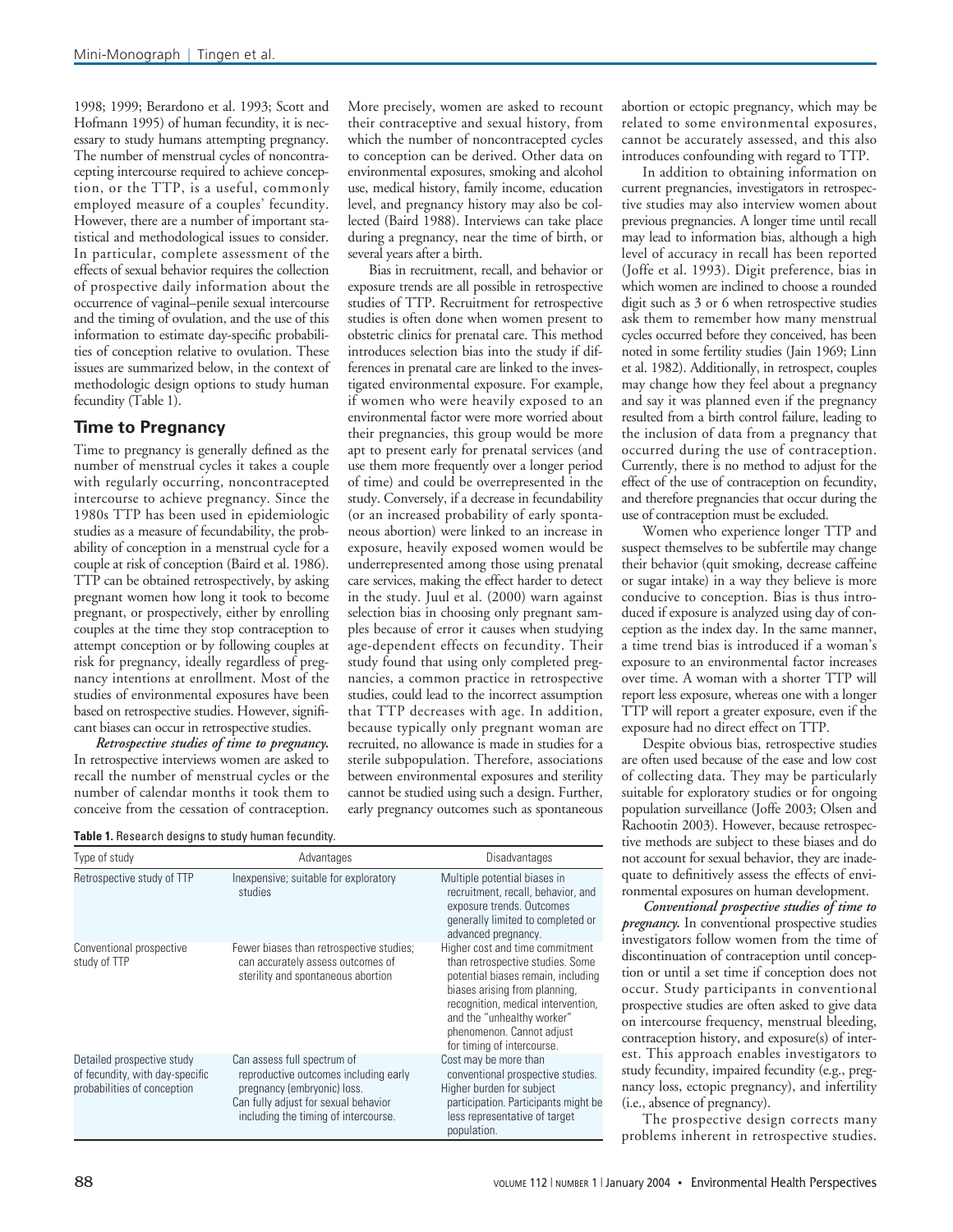Problems with recall such as digit preference are no longer factors. Because a prospective study is based on conception attempts, not successes, a sterile subpopulation may be present and later accounted for in the analysis (Weinberg and Gladen 1986). Information on exposures would be collected for the duration of the study, allowing investigators to account for any change in prevalence.

Prospective studies can also accurately ascertain a much broader array of pregnancy outcomes, such as ectopic pregnancy, spontaneous abortion, and stillbirth. This allows for a more complete assessment of potential outcomes from environmental exposure, as well as a more accurate portrayal of TTP.

Some of the potential biases inherent in retrospective studies such as pregnancy planning bias, pregnancy recognition bias, medical intervention bias, and unhealthy worker bias may still be present in conventional prospective TTP studies (Baird 1988; Baird et al. 1986; Weinberg et al. 1993, 1994a). The practice of only using planned pregnancies in TTP studies (Baird 1988) could introduce pregnancy planning bias if exposed couples are more or less likely to attempt conception than unexposed couples. If exposed couples are less fecund, they will be less likely to experience unexpected pregnancy during the use of contraception and therefore may ultimately be more likely to seek to plan a pregnancy. Bias in pregnancy recognition can occur if an exposed group is more likely to have irregular menstrual cycles or less likely to buy home pregnancy kits. If recognition of pregnancy is delayed by an exposure, the TTP may seem longer, even though the exposure has no direct link to TTP. Additionally, if early spontaneous abortions go unnoticed, participants may have two or more pregnancies before a pregnancy is detected, leading the group to appear less fecund. Assisted reproductive techniques may increase the odds of conception for some couples, so any medical intervention may lead to a higher fertility rate among couples who seek assistance. Some couples may enhance their probabilities of conception by using aids for selecting timing of intercourse, such as urine luteinizing hormone (LH) testing or urinary estrogen metabolite testing (both available over the counter) or monitoring signs of fertility, such as vaginal mucus discharge or basal body temperature (Stanford et al. 2002). It is therefore essential that any interventions used by the couple to enhance conception be identified and be accounted for in analysis. (Such intervention cycles could either be excluded from analysis or included with the interventions noted as covariates.) Finally, the unhealthy worker bias is particularly problematic in studies of occupational exposures. Women who are successful in conceiving quickly may leave the workforce earlier than those with longer TTP, leading more fecund women to have fewer occupational exposures.

Conventional prospective TTP studies do not allow for confounding effects of timing of intercourse and the increased chance of conception on days close to ovulation (Wilcox et al. 1995), the timing of which varies substantially from cycle to cycle (Wilcox et al. 2000). This problem is addressed in more detailed prospective studies, described below. Overall, prospective designs allow for more accurate, time-specific data on exposure, contraceptive method, intercourse frequency, and menstrual pattern than does the retrospective design (Bonde et al. 1998). Measurement of environmental exposures, including exposures to both parents, can be studied prospectively, adding important insight in areas where knowledge is currently very limited. When more definitive assessments are sought for the effects of environmental exposures, the advantages of the prospective design outweigh the logistical drawbacks, particularly the higher cost and larger time commitment than retrospective studies.

*Statistical models for conventional time to pregnancy studies.* Retrospective and prospective TTP studies generally obtain the same type of data on contraception and cycles until conception. If pregnancies resulting from contraceptive failure are excluded, both retrospective and conventional prospective data may be analyzed in the same manner (Weinberg and Gladen 1986). Because each menstrual cycle provides one conception opportunity, it is considered the natural time unit for TTP analysis. If duration is more easily remembered in months in retrospective studies, the length of the average menstrual cycle can be used to estimate the interval in menstrual cycles.

Because models that allow for heterogeneity in fecundity among the population are more realistic than those that assume homogeneity,

Sheps (1964) proposed a model for TTP that assumed a beta distribution for the probability of pregnancy per menstrual cycle.

Weinberg and Gladen (1986) extended this beta-binomial model to include couple-specific covariates and allow for a sterile subpopulation (those with a zero probability of conception). Ridout and Morgan (1991) proposed an extension that allowed for digit preference among women. Boldsen and Schaumburg (1990) suggested an alternative model that treats TTP as a continuous variable.

None of the previously mentioned models allow for time-dependent covariates such as age or accruing environmental exposure. In response to this problem, discrete time survival models have been proposed (Clayton and Ecochard 1997; Dunson and Neelon 2003; Scheike and Jensen 1997).

#### **Detailed Prospective Studies**

Table 2 summarizes data necessary for a detailed prospective study of human fecundity. These include data collected at the level of the couple, the cycle, and each day in the study. The couple-level data include well-established factors that can impact human fecundity and have been described adequately in previous reviews (Baird and Strassman 2000; Baird et al. 1986). The cycle-level and day-level data are described in more detail below.

It is highly desirable to obtain more precise data on intercourse frequency and timing to adjust for the differences in conception probabilities by day in the cycle. From the time of Ogino (1930) and Knaus (1929), who estimated that ovulation occurred approximately 14 days before the start of the next menstrual cycle, it has been known that most of the variation in cycle length (both between women and within the same woman) occurs in the preovulatory (follicular) phase of the menstrual cycle,

**Table 2.** Data elements to include in detailed prospective studies of human fecundity.

| Couple-level data                                                                                                |
|------------------------------------------------------------------------------------------------------------------|
| Age and other demographic data                                                                                   |
| Reproductive, gynecologic, andrologic, and other medical history                                                 |
| Past use of contraception and hormonal therapies                                                                 |
| Occupational exposure                                                                                            |
| History of alcohol, tobacco, and other drug use                                                                  |
| Semen analysis (with repeated time-referenced measures)                                                          |
| Cycle-level data                                                                                                 |
| Occurrence and estimated day of ovulation (derived from day-level data) <sup>a</sup>                             |
| Occurrence of conception (derived from day-level data) <sup>a</sup>                                              |
| Reproductive intentions                                                                                          |
| Use of assisted reproduction techniques or home techniques to enhance conception                                 |
| Day-level data                                                                                                   |
| Menstrual or other vaginal bleeding                                                                              |
| Sexual intercourse or genital contact <sup>a</sup>                                                               |
| Use of barriers, withdrawal, or spermicide <sup>a</sup>                                                          |
| Marker of ovulation, such as urinary hormones, vaginal mucus observation, or basal body temperature <sup>a</sup> |
| Marker of conception, such as serum or urine human chorionic gonadotropin <sup>a</sup>                           |
| Estrogen or metabolites (serum, urine, or saliva)                                                                |
| Progesterone or metabolites (serum, urine, or saliva)                                                            |
| Biological exposure assessments (serum, urine, or saliva) with reference to day of collection                    |
| Use of alcohol, tobacco, drugs, or herbs                                                                         |

*<sup>a</sup>*Indicate essential core elements for analysis of day-specific probabilities of conception.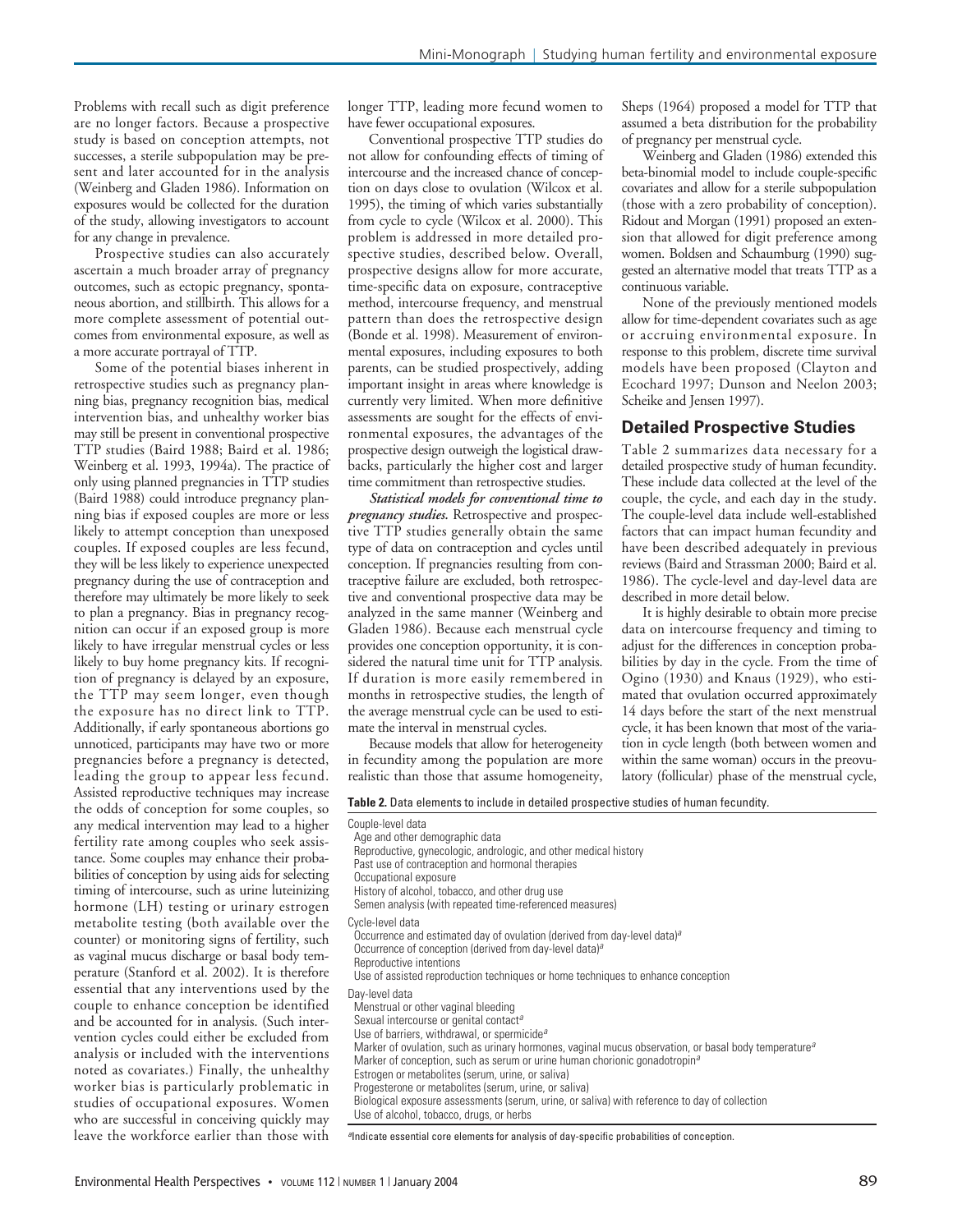whereas the postovulatory (luteal) phase is relatively constant at approximately 14 days. The later finding that, while in the reproductive tract, the human ovum can only be fertilized for a window of approximately 12–48 hr (Siegler 1944) led to the hypothesis that an increased chance of conception would occur in the days surrounding ovulation. A prospective study in the 1960s (Barrett and Marshall 1969) of 221 married British couples was among the first to test this hypothesis. Chances of conception were low in the early part of the menstrual cycle; conception probabilities increased to a peak 2 days before the estimated day of ovulation. After the day of ovulation the conception probabilities decreased to near zero. A later study by Wilcox et al. (1995), which collected first morning urine data on each day of the menstrual cycle for hormonal analysis, found that intercourse was unlikely to result in a conception unless it occurred in the 6-day interval ending on the day of ovulation. Detailed prospective TTP studies such as the European Study of Daily Fecundability (Colombo and Masarotto 2000) have confirmed the relatively narrow interval of days immediately preceding ovulation when intercourse may result in pregnancy. These studies allow one to adjust for the confounding effects of the timing and frequency of intercourse in studying biological effects of covariates such as age (Dunson et al. 2002).

Such studies require daily data collection to determine the days of ovulation and intercourse (Table 2). Methods of estimating day of ovulation include direct ultrasonographic monitoring to determine time of follicular rupture, the use of surrogates such as the LH surge in urine or serum, the last day of hypothermia prior to the postovulatory rise in basal body temperature (BBT), the cervical mucus peak day (the last day of slippery or stretchy vaginal discharge), and the rapid decline in the ratio of estrogen to progesterone metabolites in the urine (day of luteal transition) (Baird et al. 1991). These methods differ in their accuracy, cost, and time commitment. Ultrasound monitoring is the gold standard, but cost is prohibitive in larger studies. Detection of the LH surge and the day of luteal transition require assaying and collection of daily first morning urine samples. Some studies have attempted to use calendar calculations based on previous or expected cycle length to estimate the daily probabilities of conception, but estimates from such calculations are very imprecise, even among women with a history of regular menstrual cycles (Wilcox et al. 2000). BBT and mucus-based methods are somewhat less accurate than hormonal measures but much more accurate than calendar calculations, making them cost effective for large studies (Guida et al. 1999). Vaginal observation of mucus discharge for purposes of predicting the fertile days of the cycle and the cervical

mucus peak can be learned easily by women from a variety of socioeconomic backgrounds (World Health Organization 1981). In addition to having low cost, a clear advantage of mucus-based methods is that the presence and quality of mucus discharge provides additional information about the probability of sperm survival and conception, independent of the timing of ovulation (Dunson et al. 2001a; Hilgers and Prebil 1979; Stanford et al. 2003)

Studies that attempt to identify day of ovulation must consider important differences between methods. For example some of the methods of determining the timing of ovulation will alert couples to the days they are more likely to be fertile, whereas other methods will not. If couples are alerted to the days of fertility, this may alter their sexual behavior and hence their TTP (Hilgers et al. 1992; Stanford et al. 2002; World Health Organization 1983). A number of studies have used daily urine collections analyzed in a central laboratory for the occurrence and timing of ovulation without feedback to couples during the study, thus eliminating this bias (Waller et al. 1996; Wang et al. 2003; Wilcox et al. 1985). If accurate records of the days with intercourse relative to the identified ovulation day are collected and inferences are based on day-specific probabilities of pregnancy (further described below), methods that prospectively inform the couples about their fertile days can then be used without biasing the results. Methods that provide information to the couples about their fertile days should be preferable for couples attempting pregnancy and those who wish to avoid pregnancy without using hormonal or barrier methods of contraception.

Daily analysis of urine, serum, or saliva for ovarian hormones, pituitary reproductive hormones, or their metabolites has been used in prospective studies to assess ovarian function beyond the simple occurrence of ovulation. Such hormonal profiles are predictive of both maternal outcomes (Waller et al. 1996) and reproductive outcomes (Baird et al. 1999).

Although some researchers suspect that exposure to alcohol, tobacco, and caffeine decreases human fertility (Curtis et al. 1997; Dunson 2001; Hakim et al. 1998; Weinberg et al. 1989; Wilcox et al. 1988a), the exact nature of these associations is hard to characterize in retrospective studies and has been the source of some controversy. In addition, despite widespread use of herbal products in the United States (Eisenberg et al. 1993), almost nothing is known about the effects of these products on human fertility and human development. A detailed prospective study could collect such exposure information on a daily basis and allow a more precise examination of these effects.

An additional advantage of detailed prospective studies is the opportunity for a

rigorous assessment of the outcome of conception itself. Many conceptions result in spontaneous pregnancy loss, which may not be recognized as a spontaneous abortion. A number of studies have assessed these outcomes using sensitive assays for human chorionic gonadotropin, an early marker of implantation (Wang et al. 2003; Wilcox et al. 1988b). Early pregnancy factor, now identified as a protein that is a close homolog to chaperonin-10, has been used to identify conception prior to implantation, but it is not yet sufficiently specific for use in large epidemiologic studies (Cavanagh 1996; Morton et al. 1992). Because of the relatively high proportion of conceptions that end prior to clinical recognition of pregnancy, a complete assessment of reproductive outcomes should include the measurement of a biochemical marker of conception in the postovulatory phase of the menstrual cycle. At present, the best candidate is human chorionic gonadotropin.

A final advantage of the detailed prospective TTP design is the ability to examine interactions between exposure effects and the age of the gametes. Such interactions are plausible, as aged gametes may be more susceptible to exposures. Wilcox et al. (1998) noted an increase in early pregnancy loss among conceptions that occurred when the ovum had the opportunity to age prior to conception. Potentially, gametes damaged by exposure to a toxicant may degrade more quickly with age. It is also plausible that sperm damaged by an exposure may have a higher probability of surviving and transporting themselves to the ovum if introduced on days with high levels of estrogenic mucus, whereas only the most progressively motile sperm have a chance of fertilizing the egg on days with suboptimal mucus. This hypothesis is plausible, because sperm survival and transport are regulated by cervical mucus secretions which vary during the menstrual cycle (Katz 1991). However, daily records of mucus and intercourse are necessary to investigate this.

*Methods of analysis.* Taken together, the data necessary for a prospective study of human fertility necessitate statistical methods developed specifically to accommodate the complex and multilevel nature of the data structure. The concept of day-specific probabilities of pregnancy allows the integration of these data into a meaningful measure of human fecundity that can be used to assess the effects of various exposures, demographic factors, behavioral factors, and their interactions. Day-specific probabilities have the advantage of not depending on intercourse behavior, unlike the per-menstrual-cycle probabilities of conception and the TTP. Thus, the dayspecific probabilities provide a more direct measure of biologic fecundity. Knowledge of the biology of the menstrual cycle can be used in developing statistical models for the daily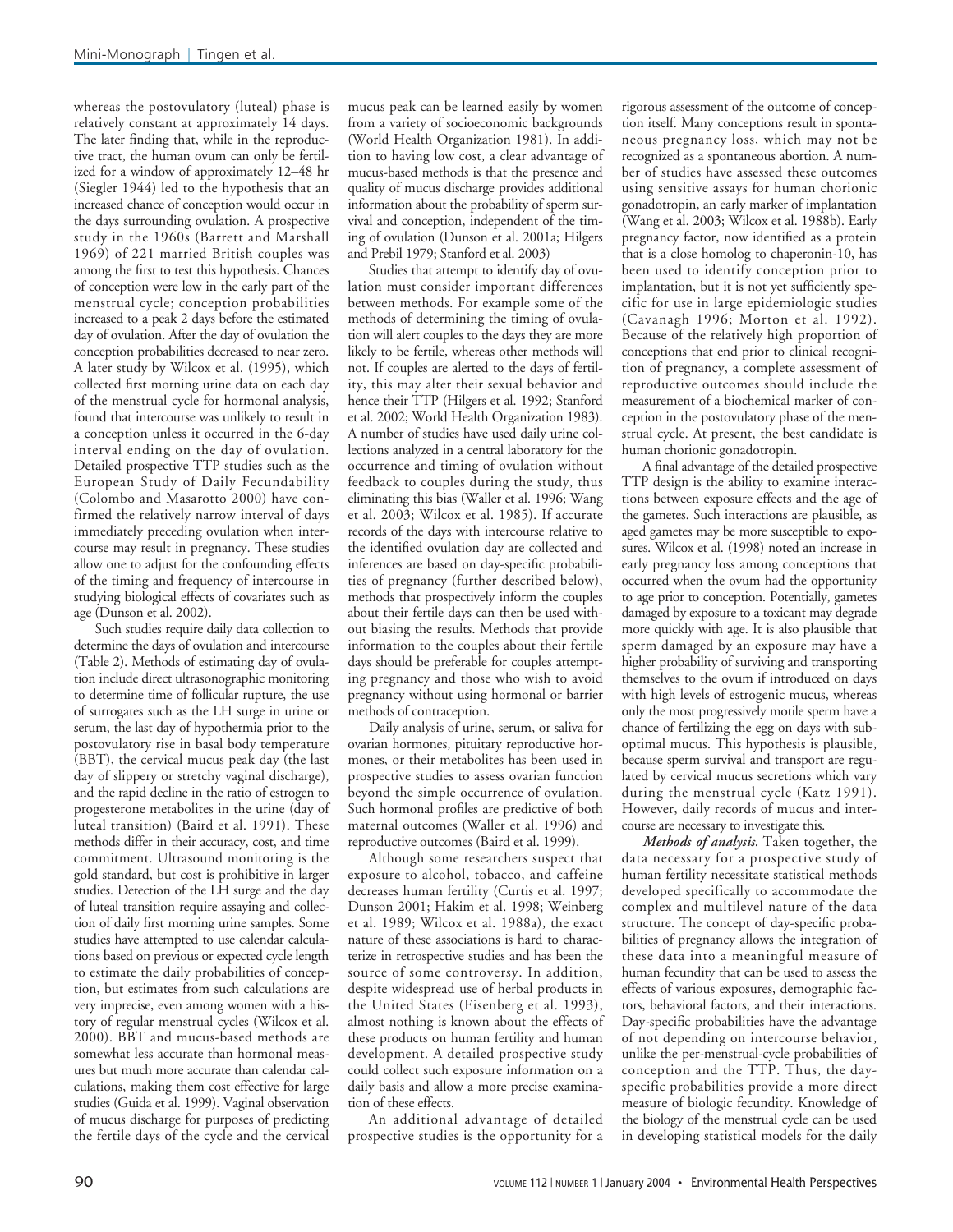probabilities. In particular, ovulation is the key event in the menstrual cycle that determines the timing of the fecund interval during which intercourse can result in a pregnancy with nonnegligible probability. If intercourse occurred only once in each menstrual cycle under study, it would be straightforward to estimate dayspecific probabilities and to relate these probabilities to covariates using logistic regression, ideally with a couple-specific random effect included to account for within-couple dependency. However, in a menstrual cycle with multiple acts of intercourse occurring within the fertile window, it is not possible to attribute conception to a single act.

To account for this problem, Barrett and Marshall (1969) applied a model suggested by Peter Armitage, which assumes that batches of sperm introduced into the reproductive tract on different days commingle and then compete independently in attempting to fertilize the egg. Their model has the following mathematical form:

$$
Pij = 1 - \Pi_k (1 - p_k)^{X_{ik}},
$$
 [1]

where P*ij* is the probability of conception for couple  $i$  in cycle  $j$ ,  $k$  is the day in the cycle relative to ovulation  $(k = 0$  on day of ovulation), *Xik* is an indicator variable that equals 1 if intercourse occurred on day *k* and 0 otherwise, and  $p_k$  is the probability of conception in a cycle with intercourse only on day *k*.

Schwartz et al. (1980) modified this model by including a susceptibility multiplier A to allow menstrual cycle characteristics other than intercourse to have an effect on the probability of conception:

$$
\mathbf{P}ij = A \Big\{ \mathbf{I} - \Pi_k \big( \mathbf{I} - p_k \big)^{X_{ik}} \Big\},\tag{2}
$$

where *A* is typically referred to as the cycle viability probability and  $p_k$  is the probability of conception in a viable cycle with intercourse only on day *k*. The term cycle viability probability is somewhat misleading because it implies that A includes only woman-specific factors such as uterine receptivity and oviduct function. However, like  $p_k$ , cycle viability  $(A)$ also includes male factors (e.g., the presence of motile sperm) and interaction effects (ability of sperm to fertilize ovum, survival of embryo to detection), making it difficult to distinguish which biological factors relate directly to *A* and which relate to  $p_k$  (Dunson 2001).

Variations of the model of Schwartz et al. have been proposed to allow covariate effects on *A* (Weinberg et al. 1994b), covariate effects on *pk* (Zhou and Weinberg 1996), heterogeneity among couples in *A* (Dunson and Zhou 2000; Zhou et al. 1996), missing data on intercourse (Dunson and Weinberg 2000a), and measurement error in identifying the true day of ovulation (Dunson et al. 2001b; Dunson and Weinberg 2000b). In addition, Royston (1982) and Weinberg and Wilcox (1995) developed parametric versions of the Schwartz model by assuming distributions for the survival times of the sperm and egg. Royston and Ferreira (1999) later proposed an approximation of Equation 2 that assumes that sperm introduced into the reproductive tract on any given day have no chance of fertilizing the ovum and thus no effect on the conception outcome if intercourse occurs on a more fertile day. Potentially, these models could be generalized to accommodate time-varying exposure effects by using a time-varying coefficient model (Hastie and Tibshirani 1993; Verweij and van Houwelingen 1995).

As previously stated, the incorporation of male and female factors into both *pk* and *A* makes it difficult to determine which biological factors relate directly to each. In addition, it tends to be difficult to separately estimate *A* and the maximum  $p_k$  because of colinearity in these two parameters. In the special case where there is a single intercourse act in each cycle, the Schwartz model is not estimable, and one of the parameters must be fixed to fit the model. As the highest  $p_k$  is close to one for each of the available data sets, a reasonable modification of the Schwartz model that solves the estimability and colinearity problems is to set the highest  $p_k$  equal to one. Dunson (2001) proposed such an approach within the framework of a Bayesian hierarchical model that also incorporates the constraint that the  $p_k$ s increase to a peak and then decrease. The Dunson (2001) approach accommodates variability among couples in the day-specific conception probabilities and covariate effects on both the maximum day-specific probability and the duration of the fertile interval. A further advantage of this model is that it enhances statistical power to study the effects of covariates such as follicular phase length or age on fecundity. Hence, it is a useful approach in applications (Dunson et al. 2002; Stanford et al. 2002).

An important issue in designing and analyzing studies of day-specific pregnancy probabilities is sample size. The two classic studies in this area, the Barrett and Marshall (1969) study and the study by Wilcox et al. (1995), had data for slightly more than 200 couples, a sample size that has proven sufficient to produce many important results. However, the number of couples is not the only important issue, as estimation of day-specific probabilities relies on the availability of conception and nonconception cycles having a variety of intercourse days within the fecund window. Menstrual cycles with no acts of intercourse within the fecund window do not contribute to the analysis. In addition, cycles with multiple acts of intercourse contribute less information to the estimation of day-specific

probabilities than cycles with a single intercourse act. In the latter case, the intercourse act responsible for the conception is known, so there is less uncertainty.

In the study by Wilcox et al. (1995), the sample size was sufficient to obtain precise estimates of covariate effects on the cycle viability there was low power to detect interactions between timing in the fecund window and the effect of a covariate. Even in analyses that did not adjust for covariates, 95% confidence limits for the day-specific conception probabilities degree of uncertainty is partly due to the large proportion of cycles with multiple intercourse acts, as the couples in the Wilcox et al. study (1995) were attempting conception. However, another important factor is the type of statistical methods used to analyze the data. Prior to the approach of Dunson (2001), analyses did not incorporate constraints on the  $p<sub>k</sub>$ s and hence were subject to the problems discussed above. As illustrated by Dunson (2001), by incorporating biologically reasonable parameter constraints on the  $p<sub>k</sub>$ s, one can greatly reduce uncertainty in the estimates and increase power to assess covariate effects. Applying this approach to the Wilcox et al. (1995) data revealed evidence of an interaction between the effect of caffeine exposure on reducing fecundability and the timing of intercourse. probability (Dunson and Zhou 2000), but ranged almost from zero to one. The high

Standard formulas used for sample-size calculations do not apply here, and it is difficult to formulate general guidelines because of complex interactions between the sample size needed to obtain a given power, the couples' intercourse behavior, the numbers of cycles of follow-up, the distribution of fecundability in the population, and the prevalence of the expo $sure(s)$ . As a rule of thumb, small studies involving fewer than 100 couples are not recommended unless one is willing to use Bayesian methods with informative priors chosen based on historical studies in the analysis. For couples attempting conception (assuming that one does not want to incorporate historical data from previous studies that might be informative), an excess of 100 couples followed until conception or at least 6–12 months if not conceiving is needed to investigate common exposures possibly associated with overall fecundability. The use of day-specific probabilities for the analysis will adjust for the effects of sexual behavior (i.e., timing of intercourse) while allowing for an overall assessment of the effect of exposure on fecundability. To investigate more detailed interactions between the exposure effect and timing of intercourse by day relative to ovulation, sample sizes need to be much larger. To obtain estimates of power under a given scenario, one can conduct a simulation study. Although it did not assess environmental exposures per se, the European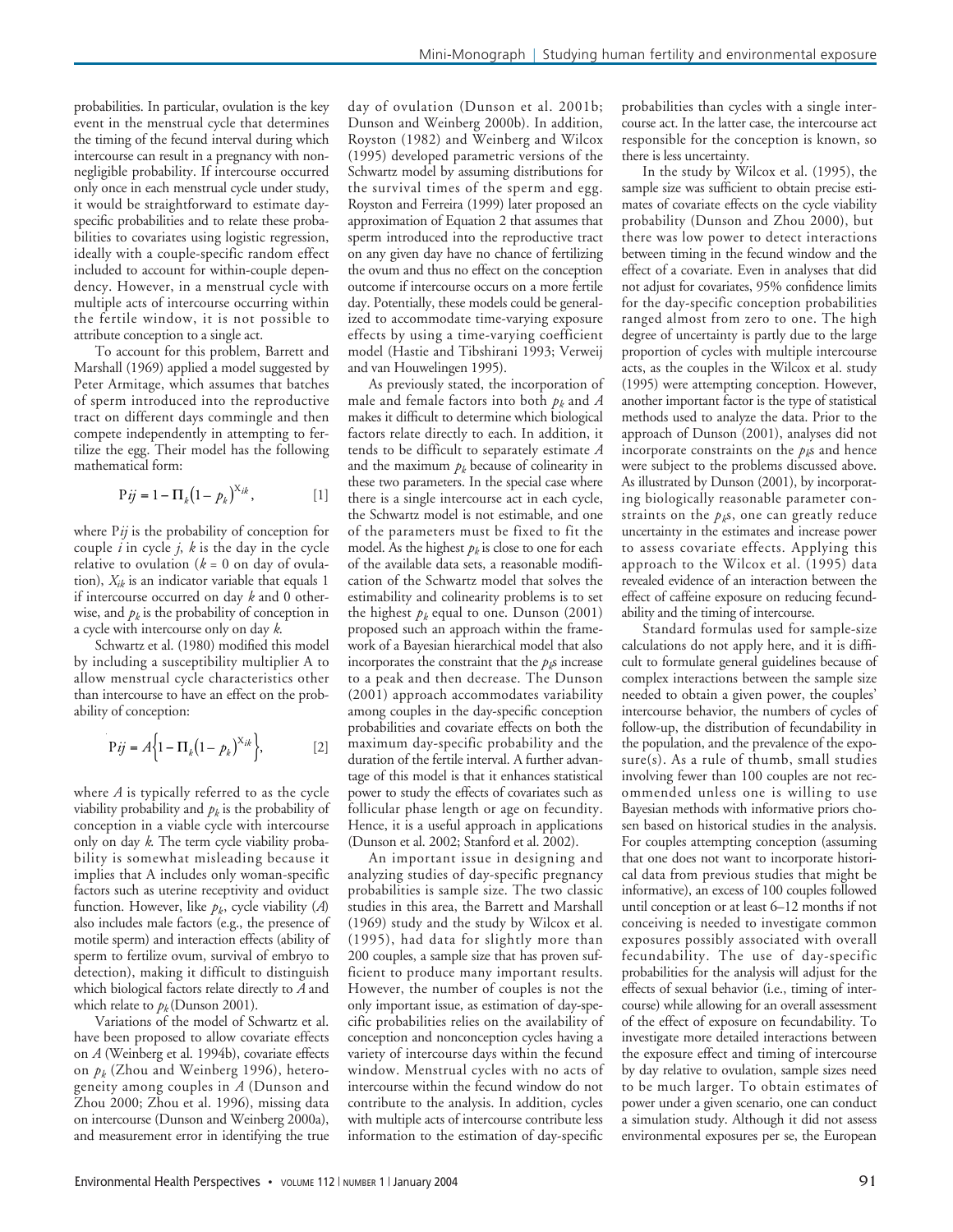Study of Daily Fecundability (Colombo and Masarotto 2000), with 881 couples and 7,017 menstrual cycles, had sufficient sample size to examine the effect of some demographic and reproductive factors (age, parity, prior use of oral contraceptives, and follicular phase length) on day-specific probabilities.

*The role of pregnancy planning.* Most prospective studies of TTP exclude couples who are not planning pregnancy, an exclusion that may lead to the pregnancy planning bias described earlier. Demographic research indicates that about half of all pregnancies in the United States are considered unintended (Henshaw 1998). In addition, a significant proportion of pregnancies that occur during the use of contraception are nevertheless considered by the woman to be intended (Trussell et al. 1999). If unintended pregnancies are excluded from prospective study, it might lead to bias in considering the effects of various exposures on human development. The actual effects of this potential bias are currently unknown. An innovative approach to address this problem would be to prospectively follow couples at risk for pregnancy, regardless of their current pregnancy intention status (Miller 1994). A recently published study prospectively followed a cohort of 1,357 couples who kept daily menstrual and fertility diaries, identifying the point at which they started seeking to become pregnant by means of a question that the couples answered at the beginning of each menstrual cycle (Gnoth et al. 2003).

*Integrating the study of environmental effects on human fertility and human developmental outcomes.* There is increasing concern that preconception and periconception exposures may profoundly impact not only reproductive health, but also perinatal and child development outcomes and even some adult diseases (Chapin et al. 2004; Eaton 2002). In mice, a variety of agents have significant effects only when present at the critical window of implantation (Rutledge et al. 1992). Timing of exposure has hardly been studied in humans to date because most studies have been retrospective with regard to conception and implantation. A full understanding of the effect of environmental exposures on human development is possible only if detailed information is available on a complete range of reproductive and developmental outcomes and on the timing and level of exposures. For example, delays in TTP are reported to increase the risk of adverse perinatal outcomes such as low birth weight or preterm delivery (Henriksen et al. 1997; Joffe and Li 1994; Williams et al. 1991) Importantly, an agent that causes adverse perinatal or child health outcomes at one dose may cause infertility at a higher dose. Thus, couples with the highest exposure levels may be underrepresented and severe bias introduced into developmental studies if reproductive outcomes

such as sterility or spontaneous abortion are not included among the outcomes assessed. For example, it is possible that an environmental exposure could be misclassified as having a weak effect or no effect on the continuum of human reproduction when in fact it has a strong effect. In addition, if an exposure tends to differentially affect those embryos with a higher overall susceptibility to adverse outcomes, as seems likely, then there can even be an apparent beneficial effect of an adverse exposure on later developmental outcomes (Dunson and Perreault 2001). Therefore, to accurately assess the lifetime effects of environmental exposures on human development, studies must follow couples prospectively, starting prior to conception. Otherwise, effects can be missed entirely or attributed to an incorrect pathway. Day-specific, period-specific, or cycle-specific effects of exposures could be modeled not only for outcomes of conception but also for later reproductive and developmental outcomes. This joint approach could potentially be implemented within a model that allows the parameter measuring a couple's biologic fertility to impact the probabilities of adverse later outcomes, which in turn are linked through shared parameters (Dunson and Perreault 2001).

#### **Discussion**

Human fertility is of vital importance to human health and the survival of the species. Only recently have the effects of environmental factors on human fertility begun to be studied systematically. Retrospective TTP studies have been widely used for studying environmental factors that may affect any of the stages of reproduction without leaving a couple sterile (Baird et al. 1986), and they may be well suited for exploratory studies or population surveillance (Joffe 2003; Olsen and Rachootin 2003). However, they are subject to serious limitations and biases, reviewed in this article and by previous authors, and cannot be used to establish the effects of environmental exposures on human fertility. In addition to various biases inherent in retrospective assessment, a major limitation is the inability to accommodate the effects of sexual behavior, namely, the association between the conception probability and the timing of intercourse in relation to ovulation. To study factors related to biological fecundity and sterility, independent of behavioral factors, well-designed prospective studies of TTP are needed. The optimal study design begins prior to conception and collects detailed data on the timing of intercourse and ovulation. The analysis of day-specific probabilities of conception relative to ovulation allows an assessment of environmental and demographic factors on fecundity that is independent of sexual behavior. As this article describes, statistical methods with a variety of methodologic enhancements have been developed to analyze

day-specific probabilities of conception. Prospective studies, particularly detailed prospective studies outlined here, will be necessary to expand our understanding of the effects of environmental exposures on human fertility. The prospective designs also have an important role in addressing the growing interest in effects of early exposure on later outcomes of human development: large cohort studies such as the National Children's Study and others (Eaton 2002) are currently being proposed. The methodological and statistical methods reviewed in this article should prove useful in these lines of inquiry.

#### **REFERENCES**

- Abdalla HI, Wren ME, Thomas A, Korea L. 1997. Age of the uterus does not affect pregnancy or implantation rates; a study of egg donation in women of different ages sharing oocytes from the same donor. Hum Reprod 12:827–829.
- Amann RP. 1982. Use of animal models for detecting specific alterations in reproduction. Fundam Appl Toxicol 2:13–26.
- Apostoli P, Bellini A, Porru S, Bisanti L. 2000. The effect of lead on male fertility: a time to pregnancy (TTP) study. Am J Ind Med 38:310–315.
- Baird DD. 1988. Using time-to-pregnancy data to study occupational exposures: methodology. Reprod Toxicol 2:205–207.
- Baird D, Strassman B. 2000. Women's fecundability and factors affecting it. In: Women and Health (Goldman MB, ed). New York:Academic Press, 126–137.
- Baird DD, Weinberg CR, Wilcox AJ, McConnaughey DR, Musey PI. 1991. Using the ratio of urinary oestrogen and progesterone metabolites to estimate day of ovulation. Stat Med 10:255–266.
- Baird DD, Weinberg CR, Zhou H, Kamel F, McConnaughey DR, Kesner JS, et al. 1999. Preimplantation urinary hormone profiles and the probability of conception in healthy women. Fertil Steril 71:40–49.
- Baird DD, Wilcox AJ, Weinberg CR. 1986. Use of time to pregnancy to study environmental exposures. Am J Epidemiol 124:470–480.
- Barnhart K, Osheroff J. 1998. Follicle stimulating hormone as a predictor of fertility. Curr Opin Obstet Gynecol 10:227–232.
- ———. 1999. We are overinterpreting the predictive value of serum follicle-stimulating hormone levels. Fertil Steril 72:8–9. Barrett JC, Marshall J. 1969. The risk of conception on different
- days of the menstrual cycle. Popul Stud 23:455–461. Berardono B, Melani D, Ranaldi F, Giachetti E, Vanni P. 1993. Is the salivary "ferning" a reliable index of the fertile period?
- Acta Eur Fertil 24:61–65. Boldsen JL, Schaumburg I. 1990. Time to pregnancy—a model
- and its application. J Biosoc Sci 22:255–262. Bonde JP, Hjollund NH, Jensen TK, Ernst E, Kolstad H,
- Henriksen TB, et al. 1998. A follow-up study of environmental and biologic determinants of fertility among 430 Danish first-pregnancy planners: design and methods. Reprod Toxicol 12:19–27
- Buck GM, Vena JE, Schisterman EF, Dmochowski J, Mendola P, Sever LE, et al. 2000. Parental consumption of contaminated sport fish from Lake Ontario and predicted fecundability. Epidemiology 11:388–393.
- Carlsen E, Giwercman A, Keiding N, Skakkebaek NE. 1992. Evidence for decreasing quality of semen during past 50 years. Br Med J 305:609–613.
- Cavanagh AC. 1996. Identification of early pregnancy factor as chaperonin 10: implications for understanding its role. Rev Reprod 1:28–32.
- Chandra A, Stephen EH. 1998. Impaired fecundity in the United States: 1982–1995. Fam Plann Perspect 30:34–42
- Chapin RE, Robbins WA, Schieve LA, Sweeney AM, Tabacova SA, Tomashek KM. 2004. Off to a good start: the influence of pre- and periconceptional exposures, parental fertility, and nutrition on children's health. Environ Health Perspect Environ Health Perspect 112:69–78.
- Clayton DG, Ecochard R. 1997. Artificial insemination by donor: discrete time survival data with crossed and nested random effects. In: First Seattle Symposium in Biostatistics: Survival Analysis (Lin DY, Fleming TR, eds). New York:Springer-Verlag, 99–122.